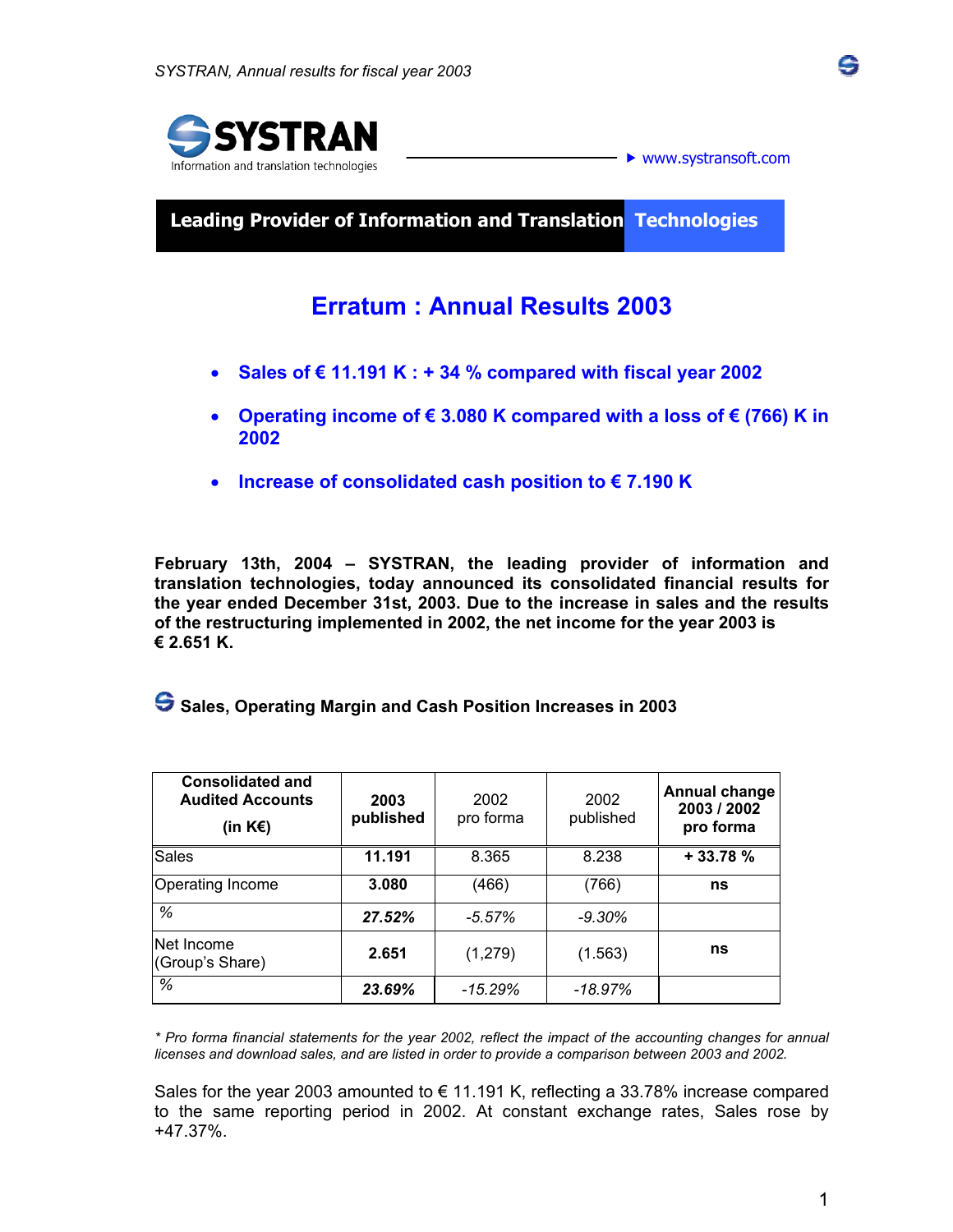

Operating income for 2003 amounted to  $\epsilon$  +3.080 K, resulting in an operating margin of 27,52% compared with a loss of  $\epsilon$  (766) K as reported in the same period last year.

Cash amounted to  $\in$  7.190 K as of December 31<sup>st</sup>, 2003, an increase of  $\in$  5.491 K compared with the same reporting period in 2002.

Earnings per share are  $\epsilon$  0.27 in 2003 compared with a reported loss of  $\epsilon$  (0.16) per share in 2002.

| <b>Consolidated and Audited</b><br>Accounts (in $K \in \mathbb{R}$ ) | 2003   | $\%$    | 2002<br>pro forma | $\frac{9}{6}$ | 2002<br>published | %       | Annual change<br>2003/<br>2002 pro forma |
|----------------------------------------------------------------------|--------|---------|-------------------|---------------|-------------------|---------|------------------------------------------|
| <b>Software Publishing</b>                                           | 5.474  | 48.91%  | 4 4 6 3           | 53.35%        | 4.336             | 52.63%  | 22.65%                                   |
| Home & Small Business (HSB)                                          | 601    | 5.37%   | 261               | 3.12%         | 261               | 3.17%   | 130.27%                                  |
| Corporate                                                            | 1.981  | 17.70%  | 1768              | 21.14%        | 1.468             | 17.82%  | 12.05%                                   |
| Resellers                                                            | 1.369  | 12.23%  | 1596              | 19.08%        | 1.596             | 19.37%  | $-14.22%$                                |
| <b>Online Sales</b>                                                  | 1.208  | 10.79%  | 838               | 10.02%        | 1.011             | 12.27%  | 44.15%                                   |
| Administrations                                                      | 315    | 2.81%   |                   |               |                   |         | ns                                       |
| <b>Professional Services</b>                                         | 5.717  | 51.09%  | 3902              | 46.65%        | 3.902             | 47.37%  | 46.54%                                   |
| Corporate                                                            | 1.873  | 16.74%  | 1401              | 16.75%        | 1.401             | 17.01%  | 33.69%                                   |
| Administrations                                                      | 1.847  | 16.50%  | 1551              | 18.54%        | 1.551             | 18.83%  | 19.08%                                   |
| Co-funded                                                            | 1.997  | 17.85%  | 950               | 11.36%        | 950               | 11.53%  | 110.32%                                  |
| <b>Consolidated sales</b>                                            | 11.191 | 100.00% | 8 3 6 5           | 100.00%       | 8.238             | 100.00% | 33.78%                                   |

### **2003 Revenue Analysis**

Software Publishing revenues increased by 22.65%, compared with fiscal year 2002, due to the increase of download sales and the direct sales to *Home & Small Business* and *Corporate* customers. Sales from Resellers decreased in the fourth quarter as a result of announcing the new version 5.0 product release.

Earnings from Professional Services continue to expand as revenue increased by 46.54% compared with last year. Positive results are due to new orders received from *Corporate* customers, as well as *Administrations* and *Co-funded contracts*.

Sales from licenses and professional services to *Corporate* customers and *Administrations* rose in 2003 by +21.6% and + 39.4% respectively, compared with the same reporting period in 2002. In addition, *Co-funded* contracts increased by +110.32% in this same period.

During 2003, SYSTRAN launched new products (SYSTRAN WebTranslator) and new language pairs on the market (English<>Dutch, French<>Dutch, French<>Italian, French<>Portuguese).

ANVAR (Agence Nationale de Valorisation de la Recherche) awarded SYSTRAN with the title of « Innovative Company ». This qualifies SYSTRAN for FCPI funding (*Fonds Commun de Placement dans l'Innovation*) – a French venture-fund dedicated to making investments in innovative companies.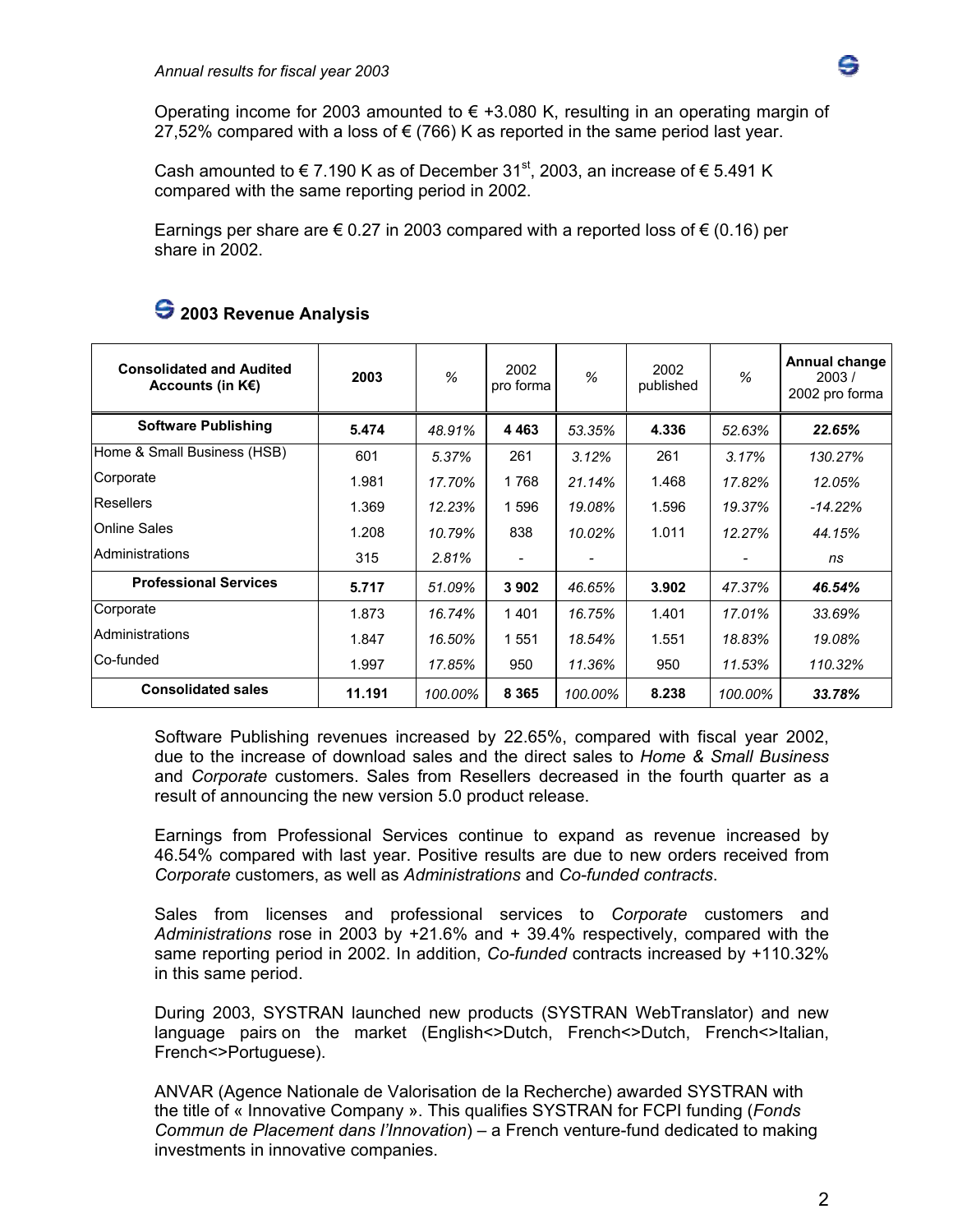

## **S** Business Outlook

SYSTRAN 5.0 will be launched during the second quarter of 2004 and as a result, sales should increase in all customer categories.

SYSTRAN 5.0 is based on a new XML architecture which will enhance the translation quality in all language pairs. It integrates a new generation of document filters that enables a better handling of all formats. This architecture allows for more interaction between the user and the translation engines (richer user dictionaries, interactive disambiguation).

This increased capability of customizing the software, and subsequently improving translation quality constitutes the core of SYSTRAN strategy on the *Corporate* market.

SYSTRAN 5.0 also includes new features like, PDF translation, Translation Memory or integrated spell-check.

As of December 31<sup>st</sup>, 2003, unearned revenue on annual licenses amounted to  $\epsilon$  0.9 M.

The Professional Services business unit maintains a significant inventory of work orders, as follows: € 0.6 M for *Corporate* customers, € 1.4 M for *Administrations*, and € 1.5 M for *Co-funded* contracts.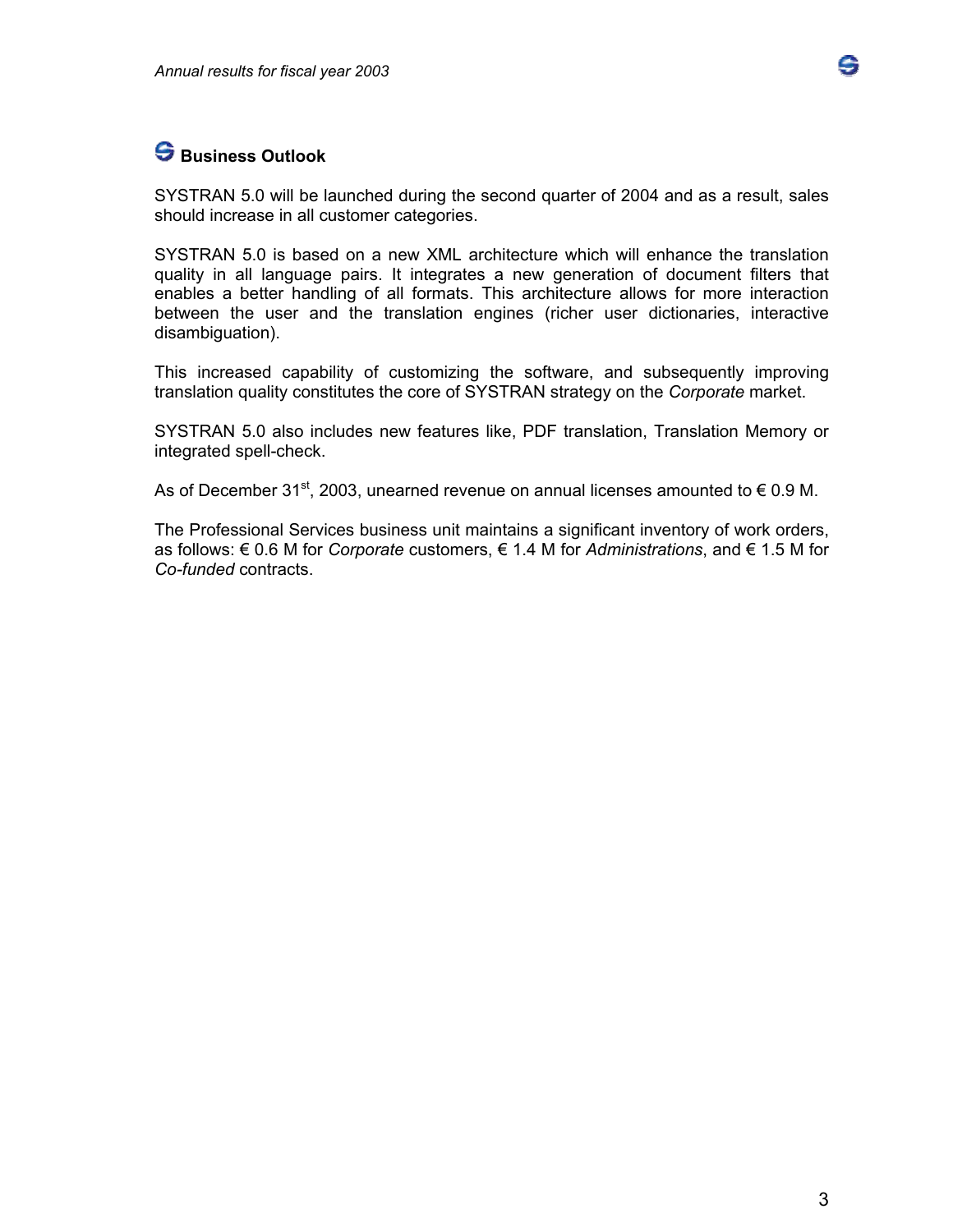# S

### *About SYSTRAN*

SYSTRAN is the leading provider of the world's most scalable and modular translation software. SYSTRAN's expertise spans over 30 years of building customized machine translation solutions for large corporations, ISPs, governments and public administrations through open and robust architecture.

Its core technology powers translation solutions for the Internet, PCs and network infrastructures that facilitate communication in 40 language pairs and in 20 specialized domains. SYSTRAN's technology is developed under Linux and runs on all Unix platforms, MacOS X and MS Windows.

SYSTRAN is headquartered in France and has a subsidiary in California, USA.

SYSTRAN (Bloomberg: SYST NM, Reuters: SYTN.LN, Code ISIN FR0004109197) is listed on Euronext Paris, *Nouveau Marché*, and is member of Euronext's Next Economy segment.

#### *Contact*

Dimitris SABATAKAKIS, Chairman & CEO Téléphone: 33 (0)1 39 34 97 97 Fax: 33 (0)1 39 89 49 34 Email: sabatakakis@systran.fr.

Revenue for the first quarter 2004 ending on March 31st, 2004 will be announced on April 29th, 2004.

This Press Release is available for download at : www.systransoft.com/Investors/Press.html